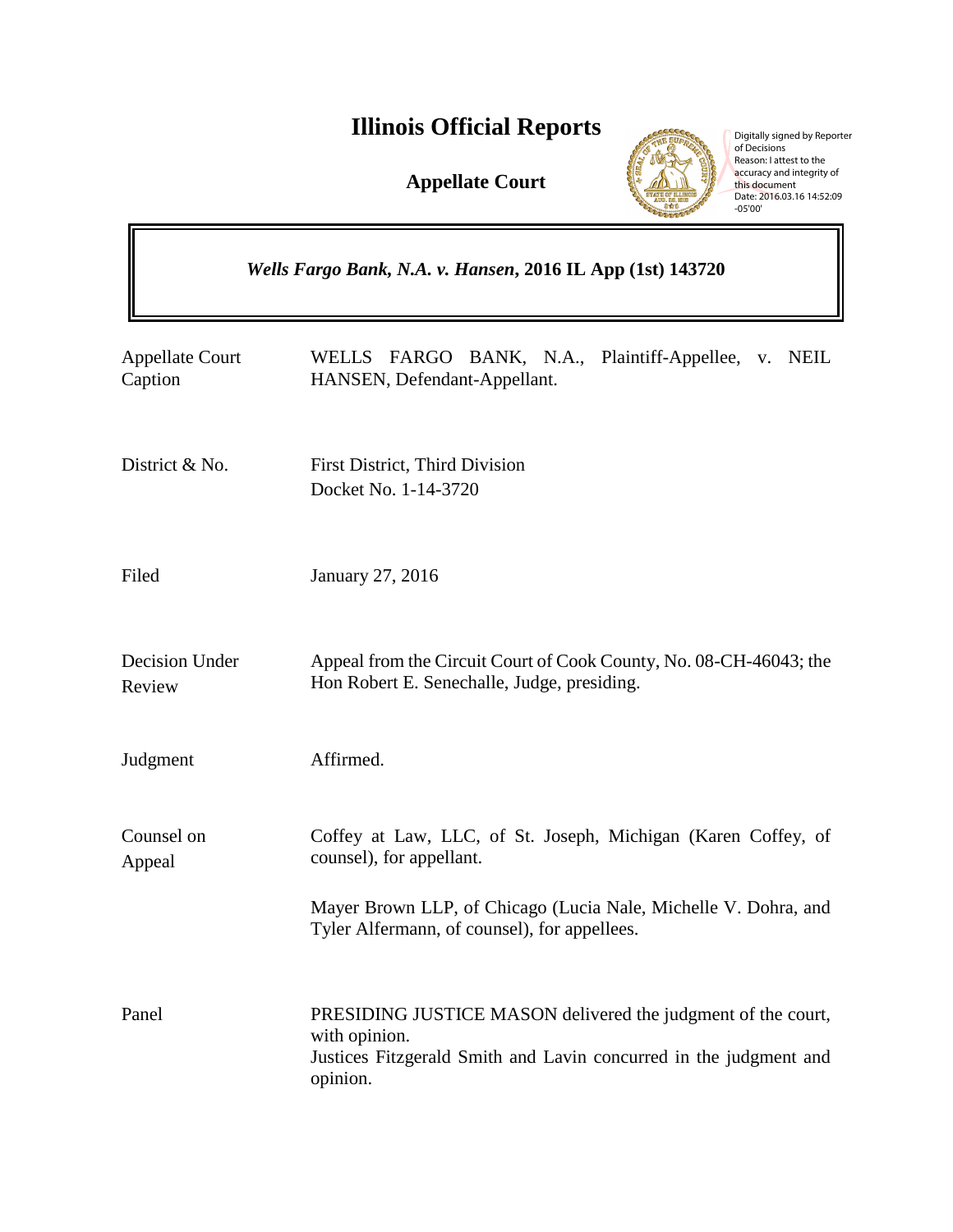**OPINION** 

¶ 1 This case arises out of a mortgage foreclosure on residential property owned by defendant Neil Hansen. Hansen appeals from the trial court's denial of his motion to vacate the default judgment of foreclosure and sale in favor of plaintiff Wells Fargo Bank. He also appeals from the judgment confirming the sale of the property following the foreclosure, arguing that Wells Fargo failed to comply with certain Home Affordable Modification Program (HAMP) guidelines. Finding no error, we affirm.

### ¶ 2 BACKGROUND

¶ 3 The property that is the subject of these foreclosure proceedings is commonly known as 1426 Campbell Avenue in Des Plaines, Illinois. In January 2007, Hansen and Noelle Kiener (not a party to this appeal) executed a mortgage in the amount of \$360,000 in favor of their original lender, UBS AG Tampa Branch. Hansen also signed a note evidencing the loan from UBS. The mortgage was later assigned to Wells Fargo.

¶ 4 On December 10, 2008, Wells Fargo filed a complaint against Hansen, among others, seeking to foreclose the mortgage. The complaint alleged that the mortgagors had defaulted in payments due beginning August 1, 2008. Wells Fargo amended the complaint two months later, in February 2009, and the court allowed service by publication on Hansen after several personal service attempts failed. In May 2009, Wells Fargo moved for default judgment, as Hansen had neither appeared nor answered the complaint. In support, Wells Fargo submitted a certificate proving up foreclosure fees as well as an affidavit stating that \$398,386 was due and owing as of September 3, 2009. The trial court granted Wells Fargo's motion for default judgment on September 3 and entered a judgment of foreclosure and sale on the property.

¶ 5 Almost three years later, on June 7, 2012, Wells Fargo moved to vacate the judgment of foreclosure "due to an error." The motion did not specify and our review of the record does not reveal the nature of the error. The trial court continued the motion to July 24, 2012, for Wells Fargo to provide the court with a copy of the order allowing service by publication on Hansen. On July 24, Wells Fargo withdrew its motion without prejudice. Two days later, on July 26, Hansen filed an appearance through counsel.

¶ 6 No further action was taken until April 1, 2013, when Wells Fargo moved for entry of an order of default and judgment of foreclosure and sale. The motion was amended on April 5, 2013 and once again supported with an affidavit stating that the amount due and owing was now \$487,094. On April 19, 2013, after Hansen failed to file an answer, the court granted the motion and entered judgment in favor of Wells Fargo on the complaint for foreclosure and sale.

¶ 7 On June 7, 2013, Wells Fargo moved to set aside the default judgment of foreclosure and sale entered on September 3, 2009 *nunc pro tunc* to April 19, 2013. In its motion, Wells Fargo noted that at the time it moved for default in April 2013, it had "inadvertently" neglected to re-notice its motion to vacate the 2009 default judgment. Thus, it sought an order vacating the September 3, 2009 default judgment *nunc pro tunc* to April 19, 2013, the date the court granted default judgment for the second time.

¶ 8 The trial court granted Wells Fargo's motion on August 21, 2013, in an order stating: "1. The Default Judgment of Foreclosure and Sale entered September 3, 2009 is hereby vacated,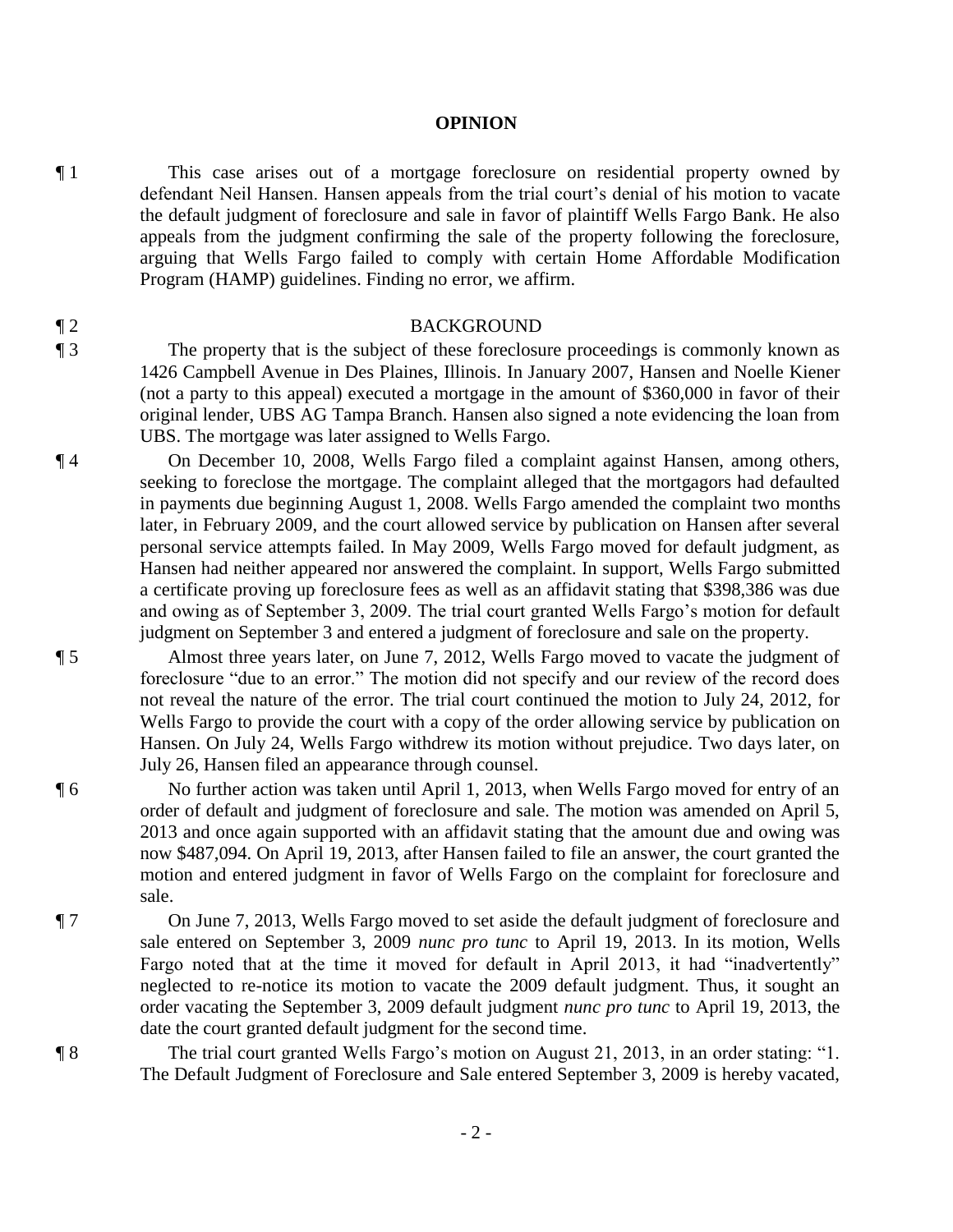without cost, *nunc pro tunc* to April 19, 2013; 2. [T]he Judgment of Foreclosure and Sale entered on April 19, 2013 remains in full force and effect."

¶ 9 On September 20, 2013, Hansen, through his attorney, moved to vacate the order of default; an amended motion followed on October 8, 2013. The amended motion argued that Wells Fargo's motion to vacate the September 2009 order *nunc pro tunc* to April 19, 2013, was an attempt to avoid compliance with certain Illinois Supreme Court Rules that went into effect May 1, 2013, requiring submission of a prove-up affidavit and a loss mitigation affidavit in mortgage foreclosure cases. The motion also raised several affirmative defenses, contending that: (1) Hansen qualified for a HAMP loan modification in 2010 and other loss mitigation programs; (2) Wells Fargo informed him that his loan was still active as of 2013; (3) the judgment amount was inflated; (4) Wells Fargo lacked standing; and (5) judgment was erroneously entered on Wells Fargo's original complaint when an amended complaint had been filed. Finally, Hansen argued that Wells Fargo's motion for the *nunc pro tunc* order did not comply with the requirements for notice under Illinois Supreme Court Rules 12, 131 (eff. Jan. 4, 2013), and Rule 105 (eff. Jan. 1, 1989).

¶ 10 On December 4, 2013, after briefing, the trial court denied Hansen's motion to vacate the default judgment. The written order stated no reasons for denial of the motion. No transcript of the hearing on the motion is included in the record.

¶ 11 Wells Fargo first scheduled a judicial sale of the property on October 2, 2013, which was stayed pending resolution of Hansen's motion to vacate. Following the trial court's denial of the motion, Wells Fargo scheduled a judicial sale on January 17, 2014. Hansen filed an emergency motion to stay the sale on January 16, 2014, and another emergency motion after the sale was rescheduled to February 20, 2014. Wells Fargo then rescheduled the sale two more times. The judicial sale of the property was ultimately held on June 27, 2014, after the trial court denied Hansen's third motion to stay the sale. Wells Fargo moved to approve the sale on July 9, 2014, and Hansen filed an objection to confirmation on September 23, 2014, arguing that the original lender was unlicensed and that it was more likely than not that Wells Fargo failed to comply with HAMP guidelines. On November 6, 2014, after a hearing, the court granted the motion to confirm sale, holding that Hansen did not meet his burden of showing that the original lender was unlicensed. The court further found that Hansen "failed to establish that this property was sold in material violation of any of the HAMP regulations." Hansen timely appealed.

### ¶ 12 ANALYSIS

- ¶ 13 Hansen first challenges the circuit court's denial of his motion to vacate the April 19, 2013 default judgment brought pursuant to section 2-1301(e) of the Code of Civil Procedure (735 ILCS 5/2-1301(e) (West 2012)). In evaluating a section 2-1301(e) motion, the trial court considers the moving party's due diligence and the existence of a meritorious defense. *Wells Fargo Bank, N.A. v. McCluskey*, 2013 IL 115469, ¶ 27.
- ¶ 14 Initially, the parties dispute the standard of review for motions to vacate. Hansen urges us to apply a *de novo* standard, while Wells Fargo argues that we should review the order for an abuse of discretion. In support of his position, Hansen cites *Muhammad v. Muhammad-Rahmah*, 363 Ill. App. 3d 407, 415 (2006); however, that case involved a motion to reconsider, while Hansen brought his motion pursuant to section 2-1301(e). The latter explicitly provides that "[t]he court may *in its discretion*, before final order or judgment, set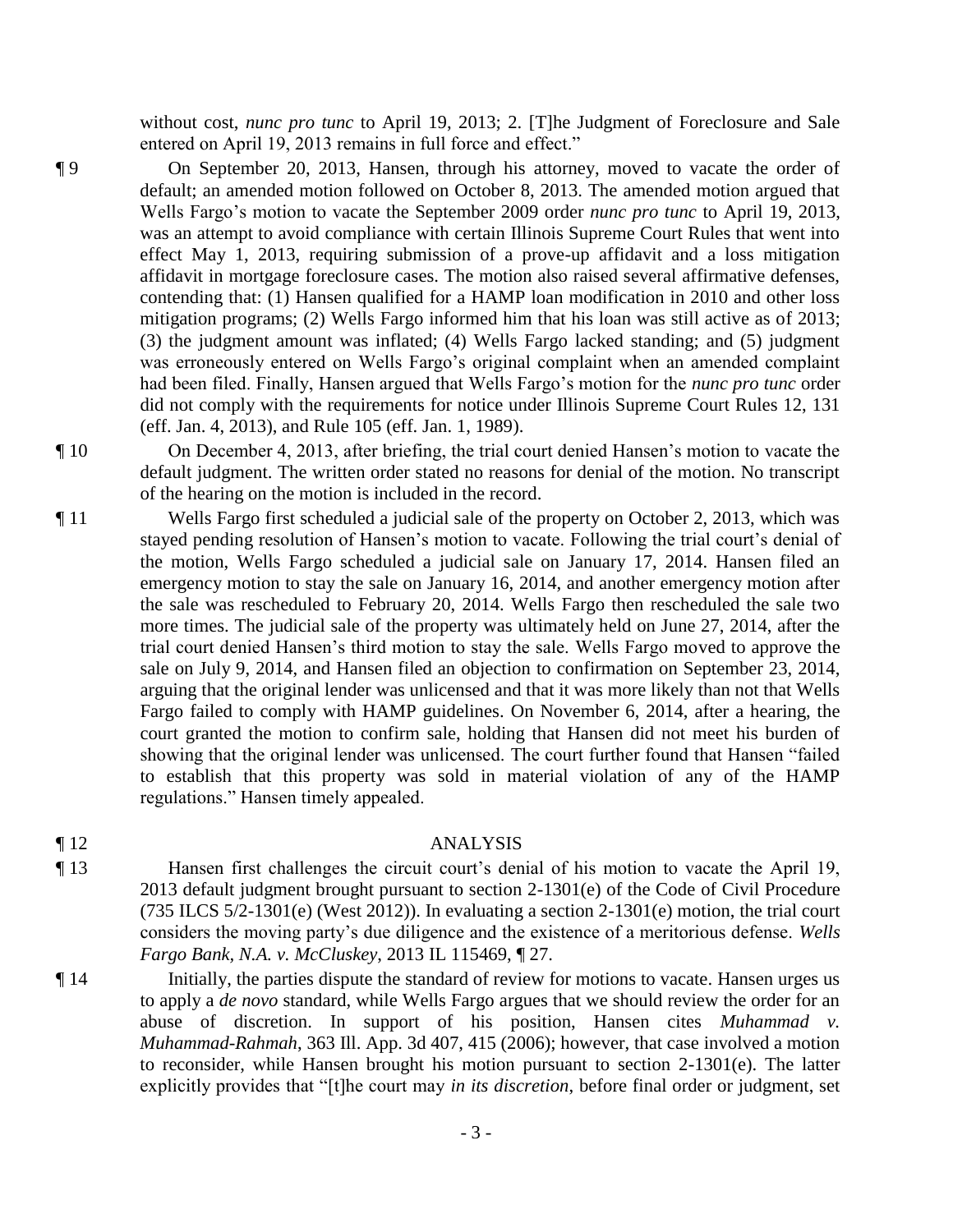aside any default." (Emphasis added.) 735 ILCS 5/2-1301(e) (West 2012). It follows that our review of a trial court's denial of a motion to vacate is for an abuse of that discretion. See *Aurora Loan Services, LLC v. Kmiecik*, 2013 IL App (1st) 121700, ¶ 26. A trial court abuses its discretion when it "acts arbitrarily without the employment of conscientious judgment or if its decision exceeds the bounds of reason and ignores principles of law such that substantial prejudice has resulted." *Marren Builders, Inc. v. Lampert*, 307 Ill. App. 3d 937, 941 (1999).

¶ 15 As an initial matter, we must evaluate whether the record is sufficient to conduct a review for an abuse of discretion. It is appellant's burden to provide a sufficiently complete record to support a claim of error, and in the absence of that record we must presume that the trial court's order conformed to the law and had a sufficient factual basis. *Foutch v. O'Bryant*, 99 Ill. 2d 389, 391-92 (1984). Here, Hansen has provided neither a report of proceedings of the hearing on his motion to vacate nor a sufficient substitute, such as a bystander's report or an agreed statement of facts. See Ill. S. Ct. R. 323 (eff. Dec. 13, 2005). As such, we do not know whether the trial court heard evidence on the motion, what the parties argued, or–most importantly–the basis for the court's decision. Without this information, we must presume that the trial court did not act arbitrarily but within the bounds of reason, keeping in mind relevant legal principles. See *Foutch*, 99 Ill. 2d at 392 (absent transcript of hearing on motion to vacate, no basis for holding trial court abused discretion); see also *Illinois Founders Insurance Co. v. Williams*, 2015 IL App (1st) 122481, ¶ 56 (appellate court unable to "divine the trial court's reasoning" behind its decision in absence of report of proceedings and thus could not determine whether decision constituted an abuse of discretion).

¶ 16 Because the record does not reflect the reasons the trial court denied the motion to vacate, Hansen can prevail only if he demonstrates that he was entitled to have the default judgment vacated as a matter of law. See *Thompson v. Gordon*, 356 Ill. App. 3d 447, 461 (2005) (trial court's error of law is *per se* abuse of discretion). He has failed to do so. A number of Hansen's contentions of error, such as the omission of the attorney's phone number on the motion for default, the lack of clarity in the title of the motion, and an order entering default judgment on the "Complaint" rather than the "Amended Complaint," are patently frivolous, in that Hansen suffered no prejudice from these so-called errors. And Hansen's allegation that Wells Fargo failed to provide a loss mitigation affidavit in accordance with Supreme Court Rule 114 is premised on the erroneous contention that the default judgment was entered on August 21, 2013, after the effective date of that rule. See Ill. S. Ct. R. 114 (eff. May 1, 2013). But the order of August 21 only vacated, *nunc pro tunc*, the original default judgment of September 3, 2009; the default order at issue was entered on April 19, 2013, prior to the effective date of Rule 114. Finally, Hansen's argument that Wells Fargo lacked standing was untimely and did not entitle him to vacatur of the judgment as a matter of law. See *Mortgage Electronic Registration Systems, Inc. v. Barnes*, 406 Ill. App. 3d 1, 6-7 (2010) (defendant forfeited issue of standing by failing to raise issue prior to entry of judgment of foreclosure). In sum, none of these alleged errors, standing alone or taken together, mandate the conclusion that the trial court abused its discretion or otherwise erred in denying Hansen's motion to vacate the default judgment.

¶ 17 We turn then to Hansen's challenge to the order confirming the sale, to which an abuse of discretion standard of review applies. *Household Bank, FSB v. Lewis*, 229 Ill. 2d 173, 179 (2008). Section 15-1508(d-5) of the Illinois Mortgage Foreclosure Law provides that a sale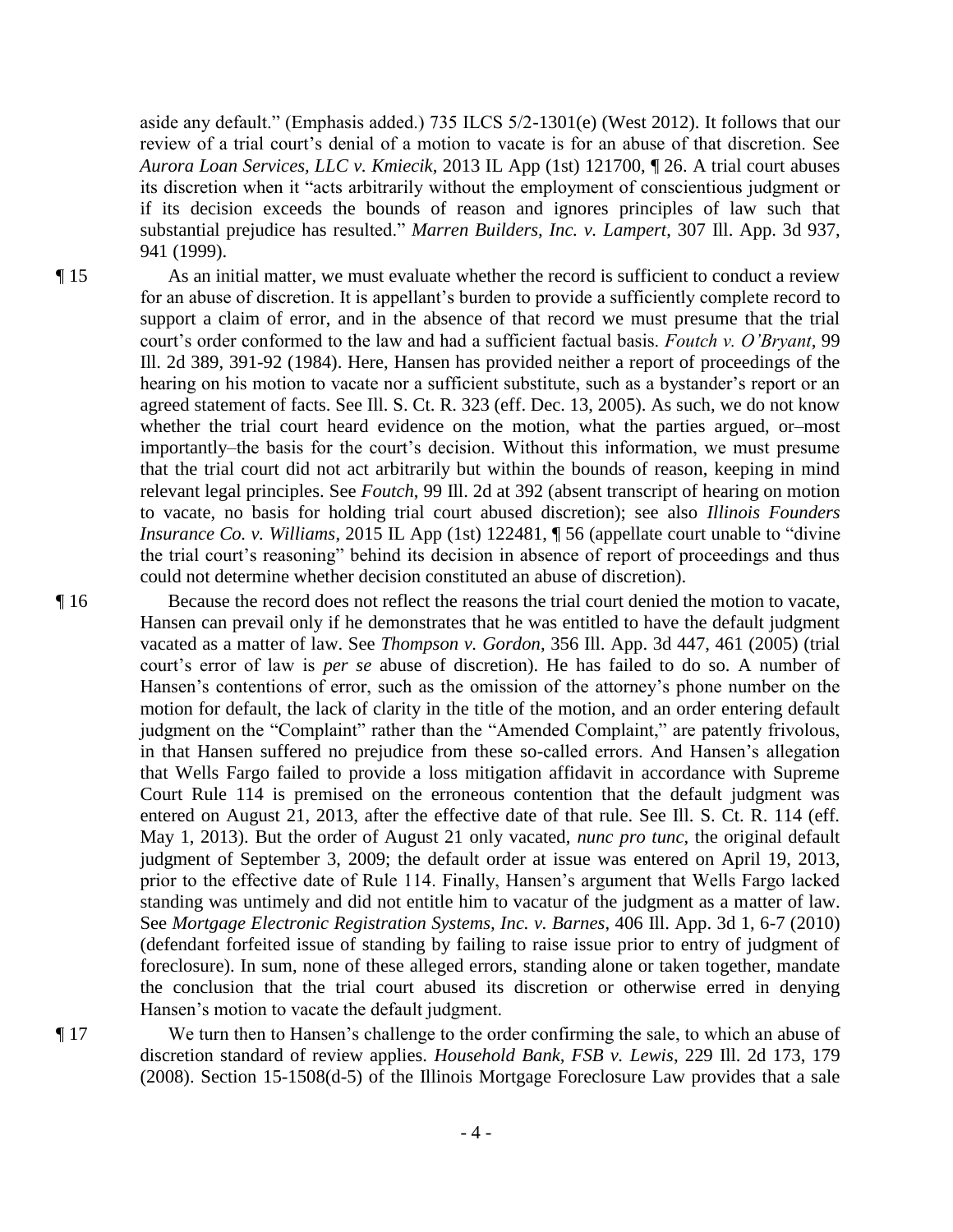shall be set aside if the mortgagor proves "by a preponderance of the evidence that (i) the mortgagor has applied for assistance under the Making Home Affordable Program \*\*\* and (ii) the mortgaged real estate was sold in material violation of the program's requirements for proceeding to a judicial sale." 735 ILCS 5/15-1508(d-5) (West 2012); see also *CitiMortgage, Inc. v. Bermudez*, 2014 IL App (1st) 122824,  $\parallel$  59. A preponderance of the evidence is proof that the fact at issue is more likely true than not. *In re N.B.*, 191 Ill. 2d 338, 343 (2000).

¶ 18 Initially, Hansen argues that the trial court applied the incorrect standard when it stated that Hansen "has failed to establish that this property was sold in material violation of any of the HAMP regulations." According to Hansen, the trial court's use of the word "establish" meant that the court required "[proof] with all certainty." We disagree, as a fact may be "establish[ed]" by a preponderance of the evidence. See, *e.g.*, *Michael v. Precision Alliance Group, LLC*, 2014 IL 117376,  $\P$  20. It does not follow that because the trial court did not specify the standard it was using, it necessarily applied the wrong standard.

¶ 19 Turning to the merits, Hansen contends that Wells Fargo "illegally revoked" a loan modification under HAMP in 2010.<sup>1</sup> According to Hansen, he was approved for a trial loan modification in early 2010 and made three trial payments in February, March, and April 2010. Under HAMP guidelines, "[b]orrowers who make all trial period payments timely and *who satisfy all other trial period requirements* will be offered a permanent modification." (Emphasis added.) Making Home Affordable Program, Handbook for Servicers of Non-GSE Mortgages 46 (Aug. 19, 2010), *available at* https://www.hmpadmin.com /portal/programs/docs/hamp\_servicer/mhahandbook\_10.pdf. Despite allegedly making timely payments during his trial period, Hansen was denied a permanent modification. This denial serves as the basis for several of Hansen's arguments against confirmation of the sale.

¶ 20 Significantly, Hansen has not demonstrated that the decision to deny a permanent loan modification prevents the judicial sale of a foreclosed property. To be sure, HAMP guidelines require the suspension of a sale where a HAMP application is pending (see *CitiMortgage, Inc. v. Johnson*, 2013 IL App (2d) 120719, ¶ 34; *CitiMortgage, Inc. v. Lewis*, 2014 IL App (1st) 131272, ¶ 49), but, here, Hansen has abandoned his argument that a HAMP application was pending at the time of the judicial sale.

¶ 21 In any event, Hansen has not met his burden to show that Wells Fargo's denial of a permanent modification was contrary to HAMP guidelines. First, in his motions to stay the sale, all of which were incorporated by reference in his response to Wells Fargo's motion to confirm the sale, Hansen specifically alleges that he was never advised by Wells Fargo that he had satisfied "all other trial period requirements," nor does he affirmatively allege that he had, in fact, satisfied those requirements. In fact, Hansen failed to provide the court his HAMP application or any documents from Wells Fargo establishing the terms on which his application had allegedly been approved. As such, pursuant to HAMP, Wells Fargo was not required to make the modification permanent. Moreover, the only support for Hansen's assertion that he made timely trial payments in connection with a trial loan modification offer is his attorney's letter to Wells Fargo documenting what she was told by a Wells Fargo employee. However, in Hansen's motion to stay the sale, he admits that he was later told that the employee's comments regarding the trial modification offer and timeliness of his trial

 $\overline{a}$ 

<sup>&</sup>lt;sup>1</sup> HAMP is a component of the Making Home Affordable Program referenced in section 15-1508(d-5). *Bermudez*, 2014 IL App (1st) 122824, ¶ 64 (quoting 12 U.S.C. § 5219a (2012)).